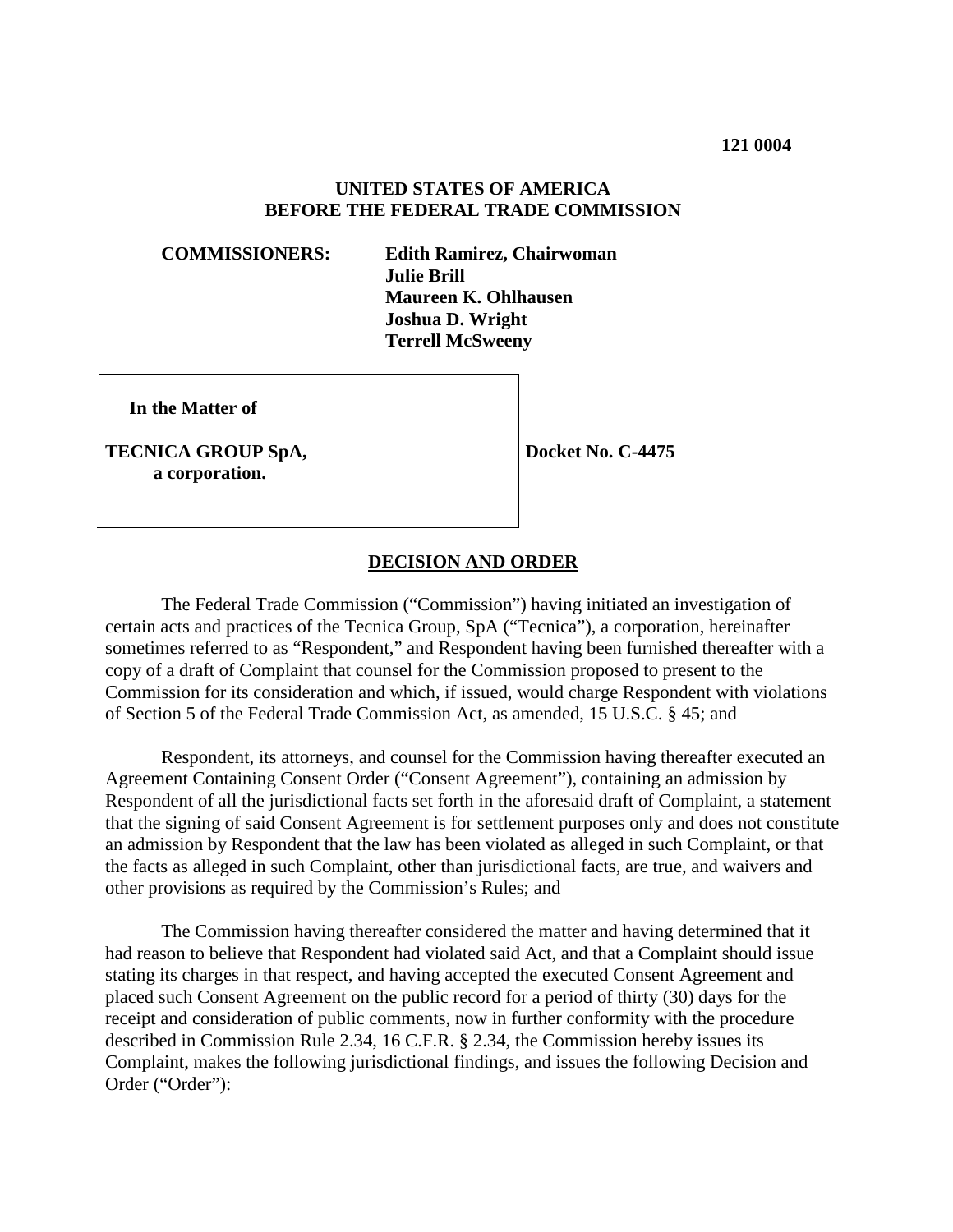- 1. Respondent Tecnica is a corporation organized, and existing and doing business under and by virtue of the laws of Italy, with its office and principal place of business located at Via Fante d'Italia, 56 - 31040 - Giavera del Montello (TV), Italy.
- 2. The Federal Trade Commission has jurisdiction of the subject matter of this proceeding and of Respondent, and the proceeding is in the public interest.

# **ORDER**

# **I.**

**IT IS ORDERED** that, as used in this Order, the following definitions shall apply:

- A. "Respondent" means the Tecnica Group, SpA., its directors, officers, employees, agents, representatives, successors, and assigns; its subsidiaries, divisions, groups, and affiliates controlled by it, and the respective directors, officers, employees, agents, representatives, successors, and assigns of each.
- B. "Commission" means the Federal Trade Commission.
- C. "Agreement" means any agreement, arrangement, contract, combination, or understanding, formal or informal, written or unwritten, direct or indirect, between two or more Persons.
- D. "Endorsement Agreement" means an Agreement between a Ski Company and a living natural person providing in part that, for consideration, (1) the Ski Company is authorized to utilize the name and/or likeness of the living natural person in connection with the advertisement, promotion, or sale of Ski Equipment, and/or (2) the living natural person will use and promote the Ski Company's Ski Equipment; for the avoidance of doubt, the following Agreements are not Endorsement Agreements for the purposes of this Order: (1) any Agreement between Respondent and a living natural person who is an employee of Respondent at the time he or she enters into the Agreement; (2) any Agreement between Respondent and another Ski Company in connection with the exclusive licensing of intellectual property relating to Ski Equipment; or (3) any exclusive Agreement between Respondent and a retailer and/or distributor of Ski Equipment that is not a Ski Company.
- E. "Person" means any living natural person, corporate entity, sole proprietorship, partnership, association, joint venture, or trust.
- F. "Ski Company" means any Person that, for the purpose of sale, resale, distribution, or marketing in or into the United States, manufactures Ski Equipment or causes Ski Equipment to be manufactured, and includes all the directors, officers, employees, consultants, agents and representatives of the Ski Company acting on behalf of or at the direction of the Ski Company; for the avoidance of doubt, "Ski Company" does not include: (1) any employee of Respondent to the extent he or she is acting on his or her own behalf; or (2) ski teams or ski pools.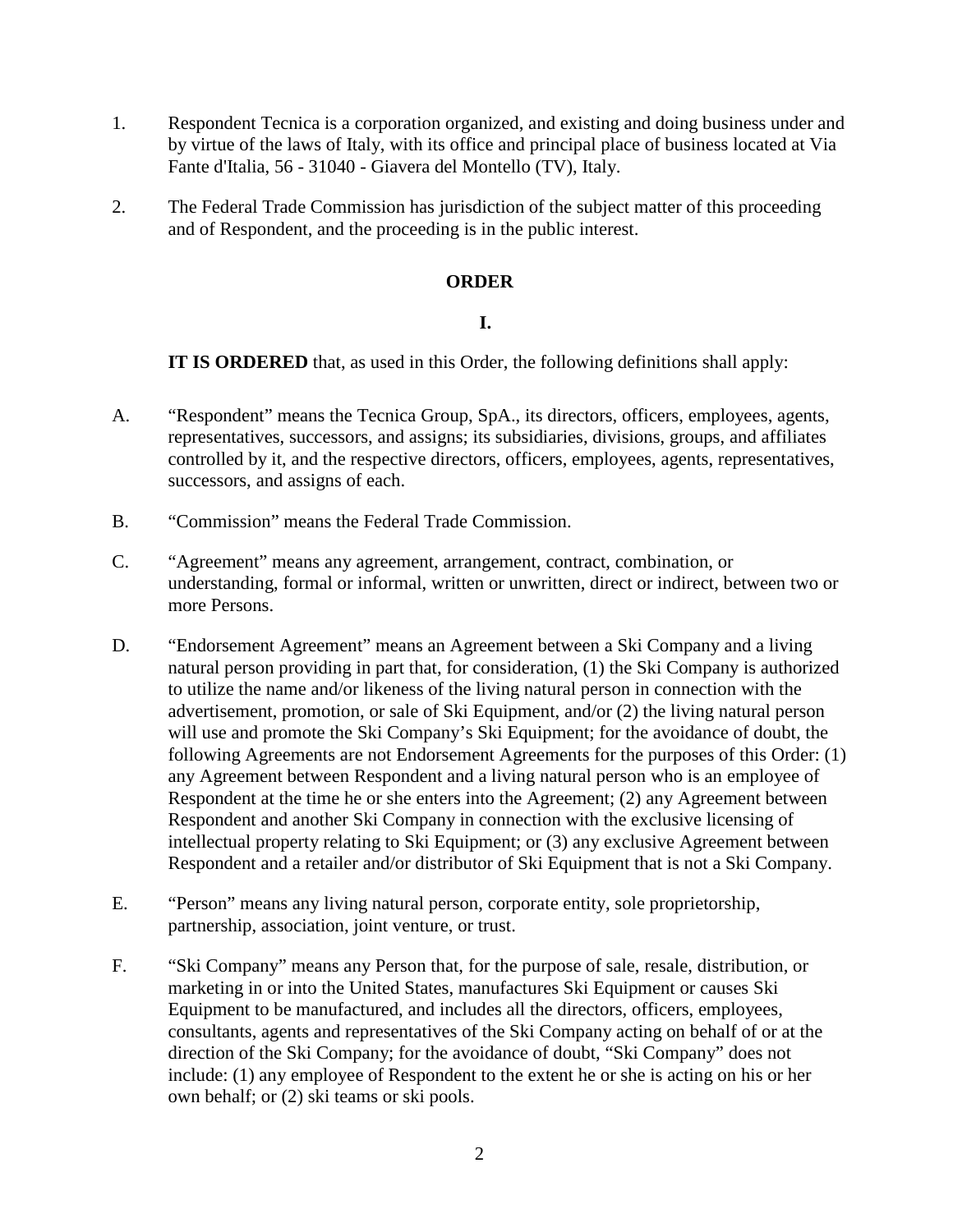- G. "Ski Equipment" means alpine snow skis, ski boots, or ski bindings.
- H. "U.S. Skier" means any living natural person who is engaged or has engaged in the sport of alpine skiing, and who, at the time the Ski Companies enter into an Agreement that, but for the proviso in Paragraph II.A. of this Order, would be prohibited by Paragraph II.A. of this Order, is:
	- 1. a citizen or permanent resident alien (as defined by the US Citizenship and Immigration Services) of the United States;
	- 2. a member of the U.S. Ski and Snowboard Association;
	- 3. a member of the U.S. Ski Team;
	- 4. a representative of the United States at the NorAm Cup, the World Cup, or any competition sanctioned by the International Ski Federation; or
	- 5. a representative of the United States at the Winter Olympics.
- I. "U.S. Employee" means any living natural person who is a citizen or permanent resident alien (as defined by the US Citizenship and Immigration Services) of the United States or whose principal place of employment is within the United States.

### **II.**

**IT IS FURTHER ORDERED** that in connection with the business of manufacturing, distributing, marketing, or selling Ski Equipment in or affecting commerce, as "commerce" is defined in Section 4 of the Federal Trade Commission Act, 15 U.S.C. § 44, Respondent shall cease and desist from, directly or indirectly, or through any corporate or other device:

A. Inviting, entering into or attempting to enter into, organizing or attempting to organize, implementing or attempting to implement, continuing or attempting to continue, soliciting, or otherwise facilitating any Agreement, either express or implied, with any Ski Company or Ski Companies (other than Respondent) to forbear from soliciting, cold calling, recruiting, hiring, contracting with, or otherwise competing for any U.S. Skier to be a party to an Endorsement Agreement.

*PROVIDED, HOWEVER*, that Respondent may enter into, attempt to enter into, or comply with a written agreement with any other Ski Company or Ski Companies to forbear from competing for any U.S. Skier to be a party to an Endorsement Agreement that (1) is reasonably related to a lawful joint venture agreement, or lawful merger, acquisition or sale agreement; and (2) is reasonably necessary to achieve such agreement's procompetitive benefits.

B. Inviting, entering into or attempting to enter into, organizing or attempting to organize, implementing or attempting to implement, continuing or attempting to continue, soliciting, or otherwise facilitating any Agreement, either express or implied, with any Ski Company or Ski Companies (other than Respondent) to forbear from soliciting, cold calling, recruiting, hiring, contracting with, or otherwise competing for any U.S. Employee of a Ski Company.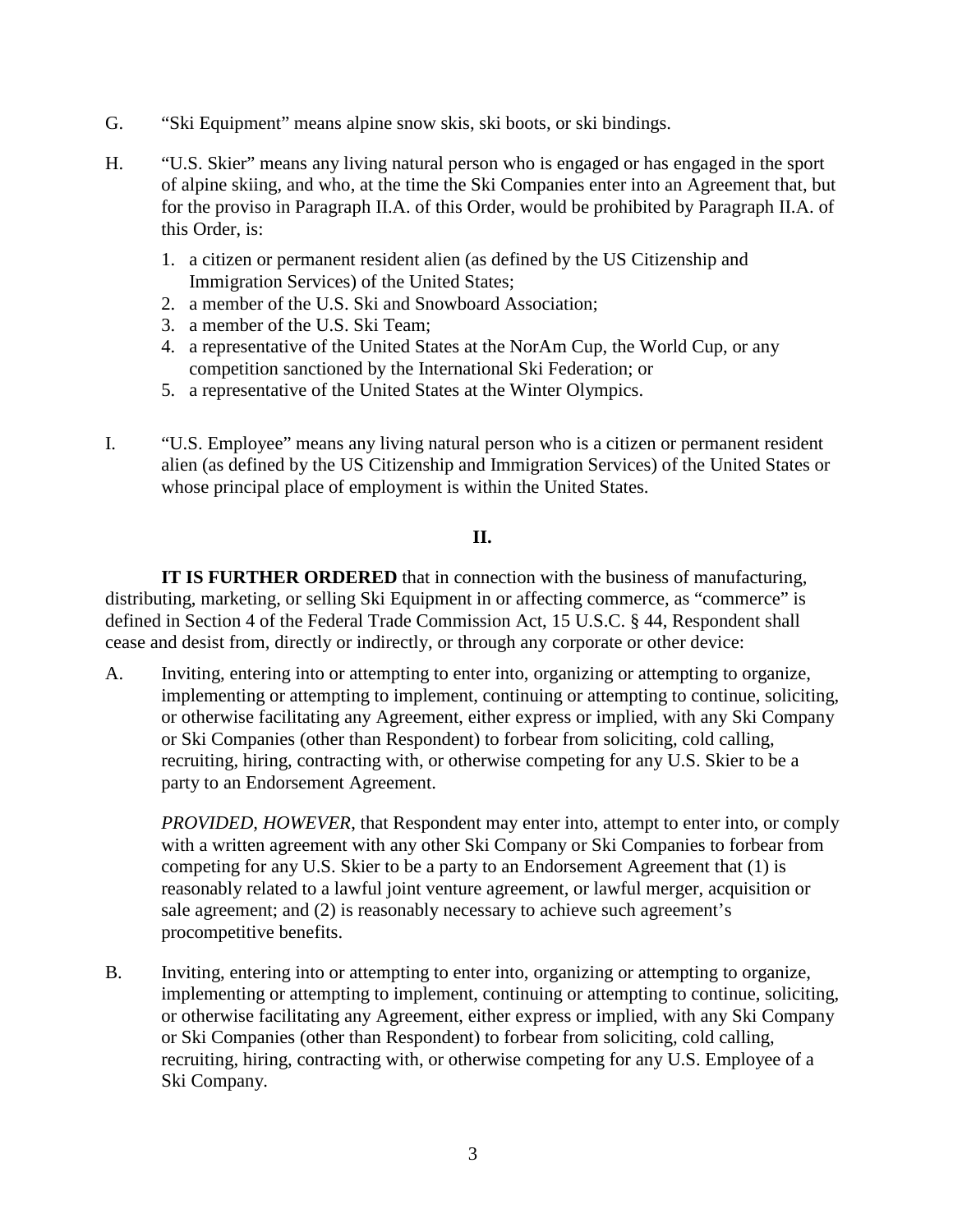*PROVIDED, HOWEVER*, that Respondent may enter into, attempt to enter into, or comply with a written agreement with any other Ski Company or Ski Companies to forbear from competing for any U.S. Employee of a Ski Company that (1) is reasonably related to a lawful joint venture agreement, or lawful merger, acquisition or sale agreement; and (2) is reasonably necessary to achieve such agreement's procompetitive benefits.

*PROVIDED, FURTHER,* that Respondent may enter into, attempt to enter into, or comply with written agreements with any other Ski Company or Ski Companies to forbear from competing for any employee of a Ski Company if such agreement: (1) is in settlement of a bona fide dispute relating to the enforcement of an employee's non- compete or non-solicitation agreement with the Respondent or the other Ski Company; or (2) is included in non-disclosure or confidentiality agreements that Respondent has entered into in connection with conducting due diligence relating to a proposed and bona fide merger, acquisition, or consolidation.

### **III.**

# **IT IS FURTHER ORDERED** that:

- A. Within sixty (60) days after the date the Order is issued, Respondent shall submit to the Commission a verified written report setting forth in detail the manner and form in which the Respondent has complied, is complying, and will comply with this Order.
- B. One (1) year after the date the Order is issued, annually for the next two (2) years on the anniversary of the date the Order is issued, and at other times as the Commission may require, Respondent shall file a verified written report with the Commission setting forth in detail the manner and form in which Respondent has complied and is complying with the Order.

# **IV.**

**IT IS FURTHER ORDERED** that Respondent shall notify the Commission at least thirty (30) days prior to:

- A. Any proposed dissolution of the Respondent;
- B. Any proposed acquisition, merger or consolidation of the Respondent; or
- C. Any other change in the Respondent that may affect compliance obligations arising out of this Order, including but not limited to assignment, the creation or dissolution of subsidiaries, or any other change in the Respondent.